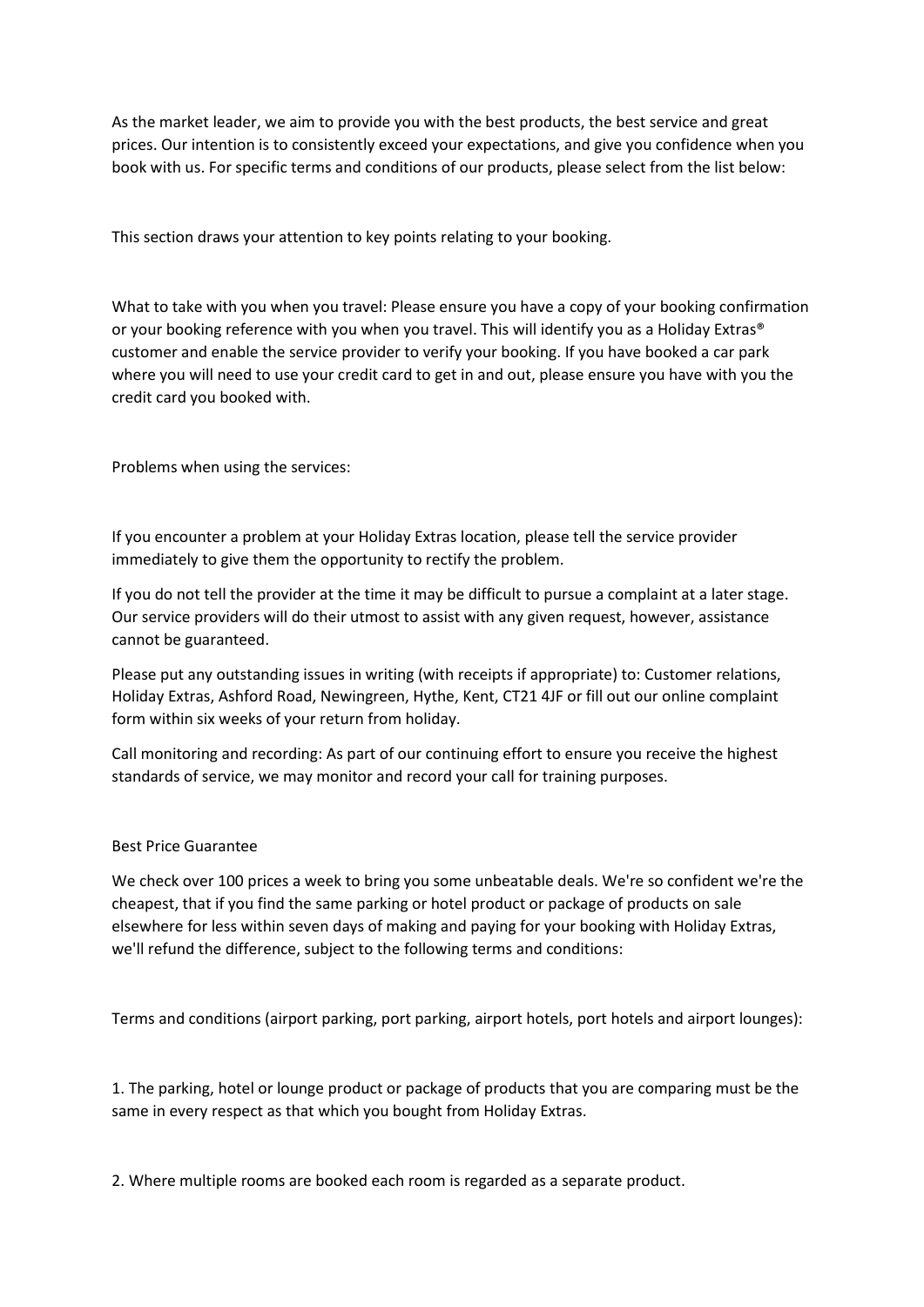3. You must make your claim within seven days of making and paying for your booking with Holiday Extras.

4. Successful claims will not be paid until after the return date originally booked.

5. You must use the products or package of products as per the booking against which you are making your claim.

6. Cancellation of the booking cancels your right to claim under this guarantee.

7. Comparison prices must be listed and quoted in pounds sterling.

The following exclusions apply to price comparisons that will be considered as part of any claim made under this guarantee in respect of airport parking, port parking, airport hotel, port hotel and lounge bookings:

1. Prices from other suppliers that are conditional on buying other products

- 2. Prices that are part of a customer loyalty, members or loyalty reward scheme
- 3. Prices that are part of a staff discount scheme

4. Prices that are part of any other discount or special offer deal

5. Combined hotel-with-parking products

VAT

Our suppliers' reservation and booking systems can vary in the way they round up or round down the VAT element of the total price payable. Because of this, our Best Price Guarantee will not apply to price differences of five pence or less where we have established that the VAT calculation is the sole reason for the difference.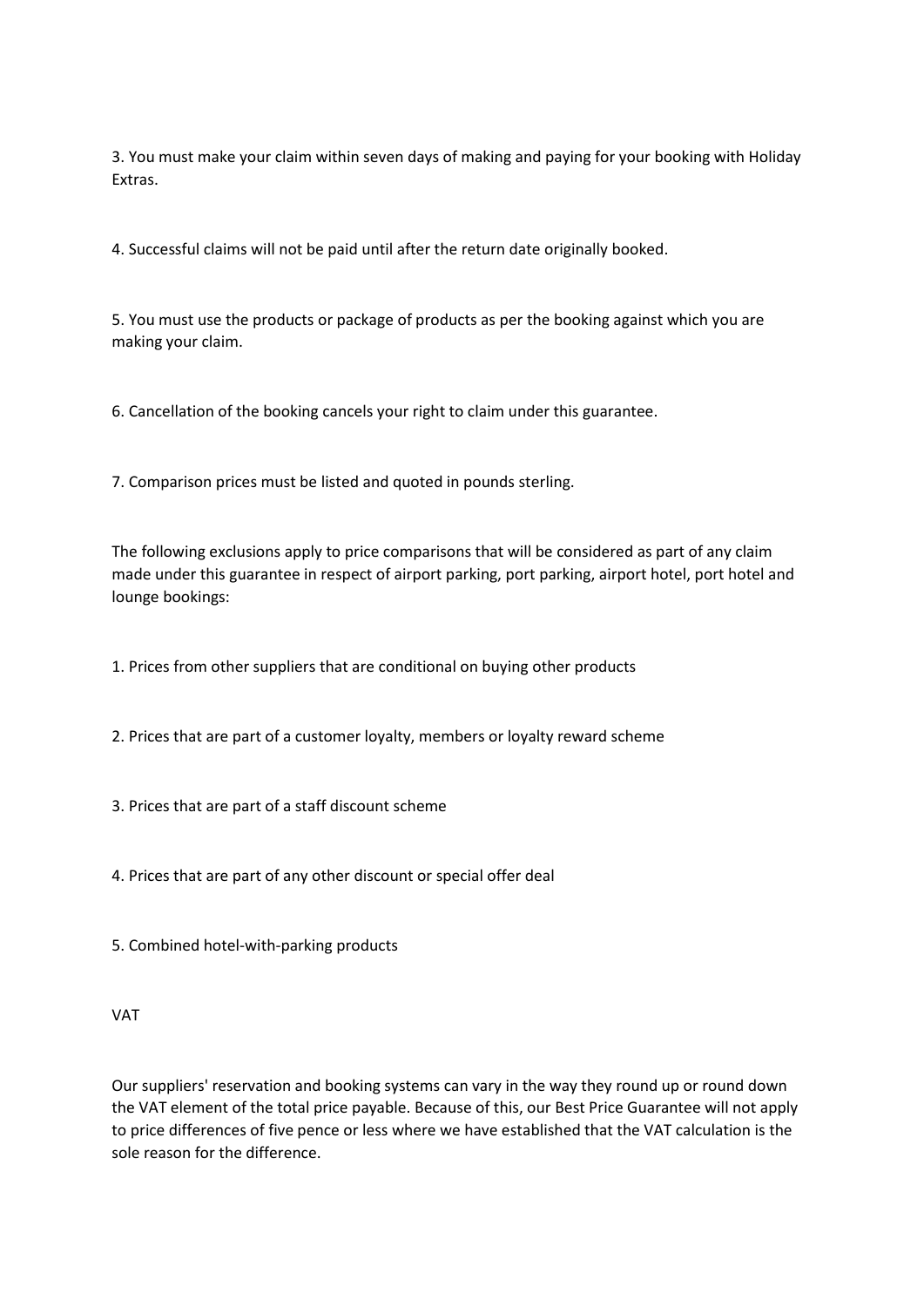### NOTES

• If you think that you have found the same product or package of products cheaper elsewhere then call us on 0871 360 2100 and let us know. Please make sure that the product or package of products that you are comparing is identical in all respects, and that it meets the terms above. If there is any variation then we cannot match the price or refund the cost.

• When calculating the Best Price Guarantee we consider only the price of the product or package of products, not any additional fees or charges e.g. credit card or PayPal surcharges.

### Prices

Prices can go up or down.

Holiday Extras® is committed to providing the highest standards and the best choice of products, at great prices. Throughout the year we continually review our products and prices. There are likely to be some seasonal special offers. In some circumstances prices may go up between the time you looked for your initial quote and the time you make your booking.

Prices include VAT: All prices are for pre-booking and include VAT at the current rate. Hotel prices are given in £s per person per night (twin prices are based on two adults sharing) or £s per room per night; parking prices are given in £s per vehicle per whole or part day / 24 hour basis; airport lounge prices are given in £s per person.

Credit card, debit card and PayPal surcharges: We reserve the right to levy non-refundable surcharges for payment by PayPal, debit or credit card. The scale of these will be clearly notified to you before any booking is confirmed. Your payment will appear on your statement as Holiday Extras. Paypal, credit card and debit card surcharges applied by us at the time of booking will be refunded if that booking is part of a successful Best Price Guarantee claim.

### Cancellation, amendments and refunds

All cancellations and amendments to your booking must be made through Holiday Extras, and are subject to the conditions set out in the cancellation policy below. Bookings made with a PayPal payment can only be amended online.

Hotel and hotel-with-parking bookings: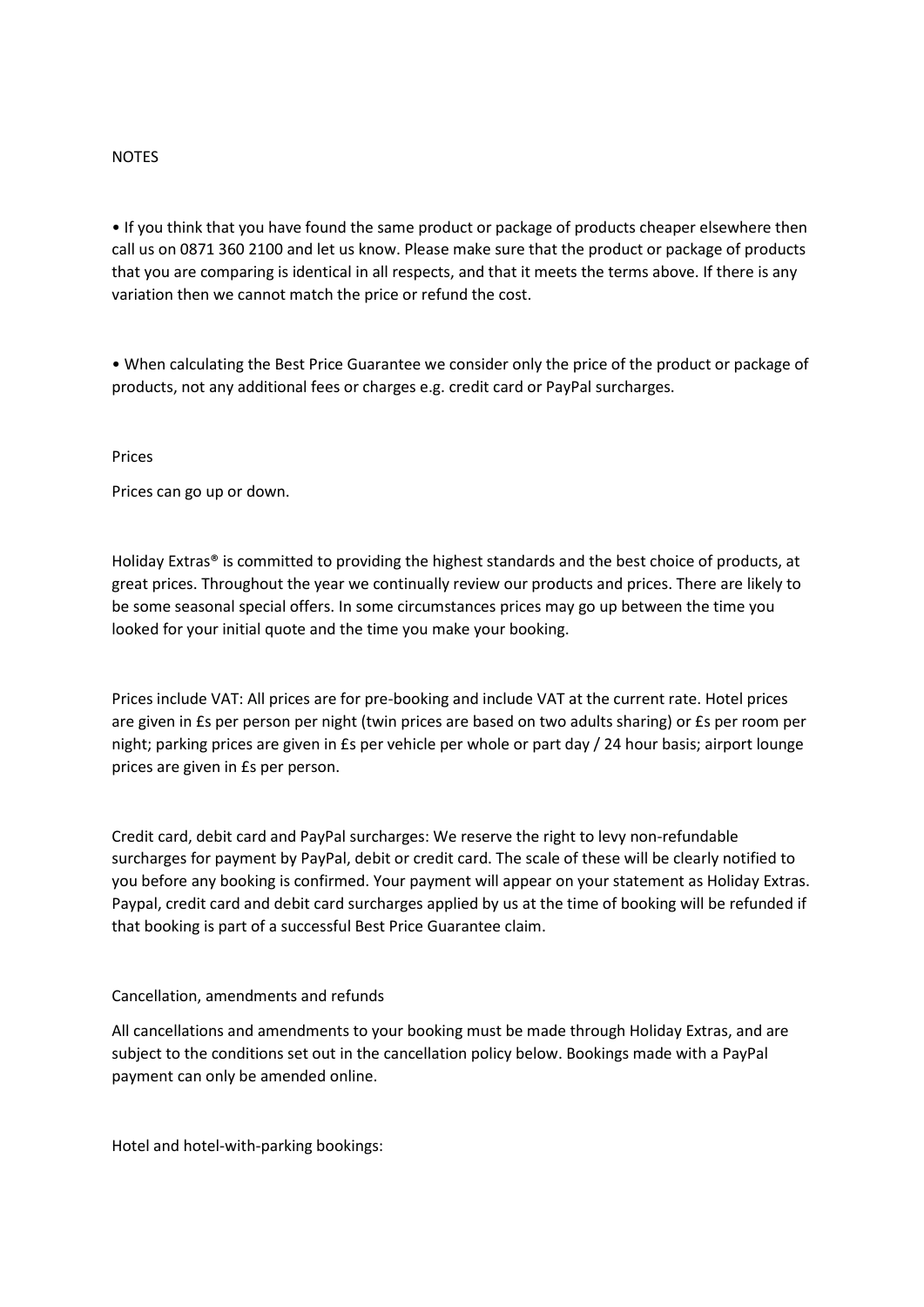•You cannot get a refund or amend a hotel or hotel-with-parking booking the day before your stay, or anytime thereafter.

•Where it is possible to cancel a booking and obtain a refund, you will be charged a cancellation fee of £19.95. Any refund due to you will be paid within 28 days of the date on which you cancelled your booking.

•Where any amendment to a booking reduces the total number of rooms or nights required, you will be charged a cancellation fee of £19.95 per room, per night.

•If you park your car before the arrival date/time printed on your booking confirmation then you may have to pay the car park or hotel locally for any additional parking time at their published.

•If you collect your car before the departure date or time printed on your booking confirmation then you will not receive a refund for the unused time.

•If you collect your car after the departure date or time printed on your booking confirmation then you will have to pay the car park or hotel locally for any additional parking time at their published.

Parking only bookings:

•You cannot get a refund or amend a parking booking in the 24 hours prior to the arrival date/time printed on your booking confirmation, or at any time thereafter.

•Where it is possible to cancel a booking and obtain a refund, you will be charged a cancellation fee of £10.50. Any refund due to you will be paid within 28 days of the date on which you cancelled your booking.

•If you park your car before the arrival date/time printed on your booking confirmation then you may have to pay the car park locally for any additional parking time at their published.

•If you collect your car before the departure date/time printed on your booking confirmation then you will not receive a refund for the unused time.

•If you collect your car after the departure date/time printed on your booking confirmation then you will have to pay the car park locally for any additional parking time at their published.

•Bookings made at the special 'advanced purchase' price cannot be amended, and no refund will be given if the booking is cancelled.

Paypal refunds:

Paypal refunds are limited to a two-year period once the payment has been taken. After this date, bookings are non-cancellable and no refund will be given. If you have a "Supersaver", "Non-flexible" or "Advance purchase" booking, standard terms and conditions apply.

"Supersaver", "Non-flexible" and "Advance purchase" special prices: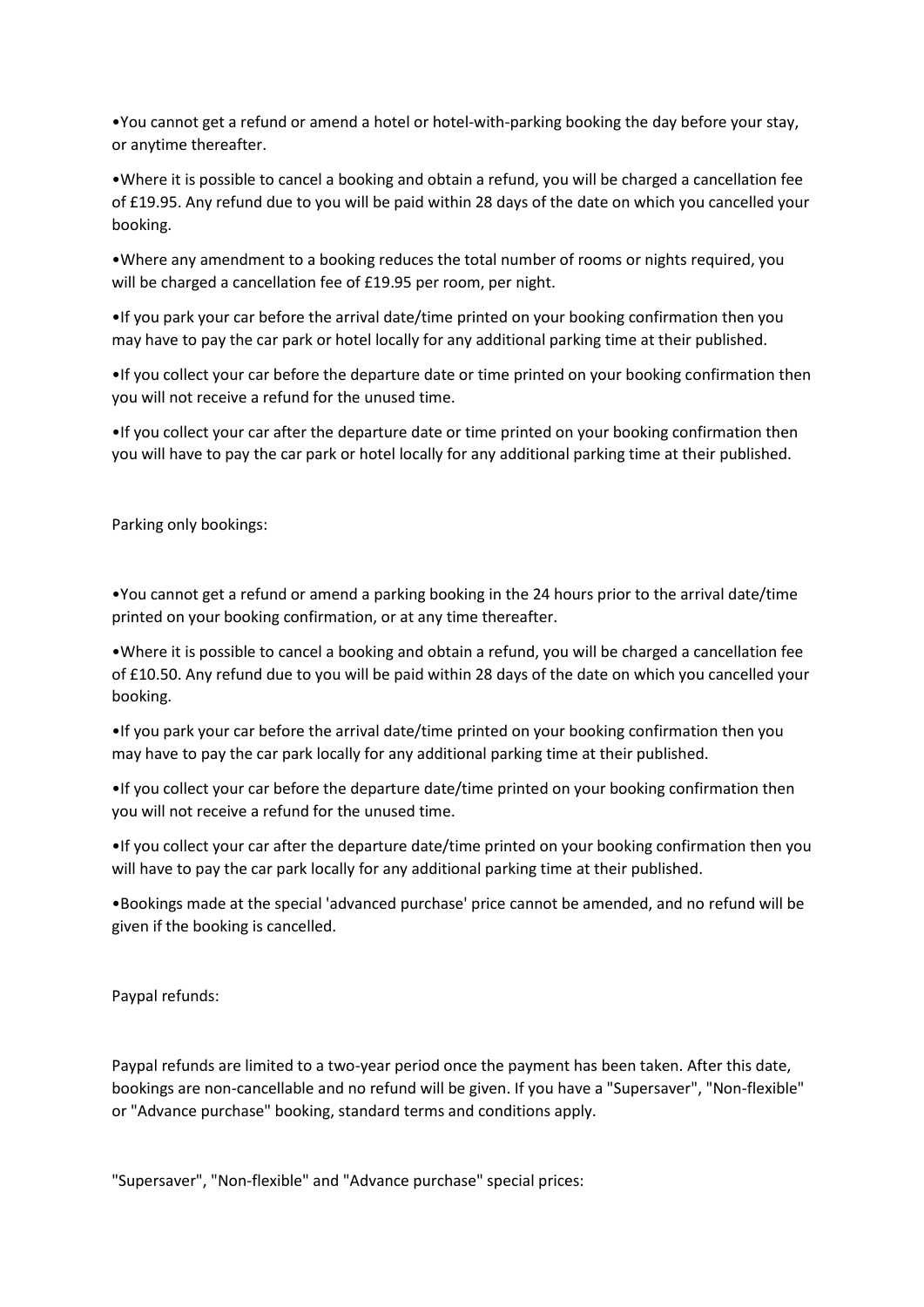Products booked at these special prices cannot be amended or cancelled, and no refunds can be given.

Airport parking:

Bookings that are made under a concessionary basis can only be used by the travel agent making the booking. Please take a wage slip or other proof of employment with you as the car park may ask to see this.

Airport lounges:

•You cannot get a refund or amend a lounge booking in the 24 hours prior to the arrival date/time printed on your booking confirmation, or at any time thereafter.

•There is no penalty for cancelling or amending your lounge booking before this period.

Changes and cancellations made by us:

Occasionally, we have to make changes and correct errors on websites and brochures and other details, both before and after bookings have been confirmed. We reserve the right to do this and to amend and cancel confirmed bookings. If we have to make a significant change, i.e. a change of accommodation or parking, we will let you know as soon as possible.

Where possible we will do so before your departure and we will offer you a choice from the following:

(a) accepting the changed arrangements, or

(b) choosing an alternative product of a similar standard (for less expensive products we will offer a refund of the difference), or

(c) cancelling or accepting the cancellation, in which case you will receive a full and prompt refund of all monies you have paid to us.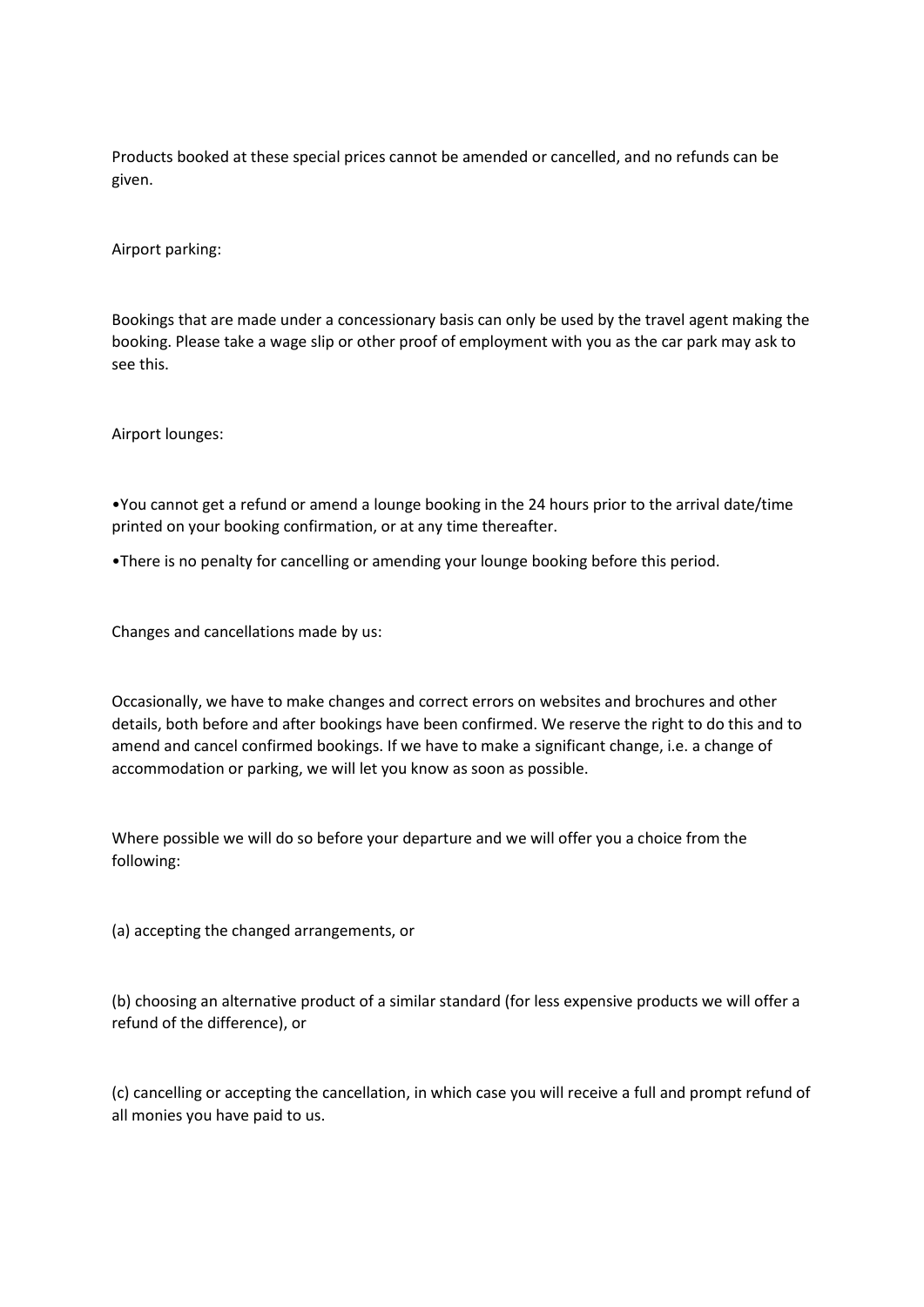Travel disruption:

In the event of disruption caused by natural phenomena including, but not limited to, volcanic activity and adverse weather conditions, our normal cancellation and refund terms will apply.

### Cancellation Charge Waiver

You must select and pay for the Cancellation Charge Waiver when you make your booking. This will protect you if you subsequently cancel your booking in accordance with our Cancellation Policy, and Holiday Extras' normal cancellation charges (£9.50 parking, £15 hotels and hotels-with-parking) will not apply.

Please note that you may not, in certain circumstances, cancel or amend your booking (see Cancellation Policy above). In these cases you will not receive a refund and you will be charged the full cost of your booking including the cost of the Cancellation Charge Waiver.

The cancellation protection offered by the Cancellation Charge Waiver is not available if you are booking for the same day or the next day.

The Cancellation Charge Waiver fee is non-refundable, except when part of a successful Best Price Guarantee claim.

### Entry and exit procedures

These vary at each car park. Please see information on your confirmation. If you are charged by the car park because you do not follow the correct entry or exit procedures or present your booking confirmation, Holiday Extras may not be able to obtain refunds on your behalf.

### Park and Ride transfers

Transfers to and from the airport are included in the Holiday Extras price, unless stated otherwise, or unless the car park is within walking distance of the airport terminal. Please make sure you have the transfer schedule for your car park and that the times of operation suit your requirements.

### Meet and Greet parking

If you have booked this service, (where you are met at the terminal by a driver who takes your car away to secured storage for you, and your car is brought to the terminal for you on your return), you may need to reconfirm your booking direct with the parking operator prior to your date of travel, giving your Holiday Extras booking reference. Please check your booking confirmation for details.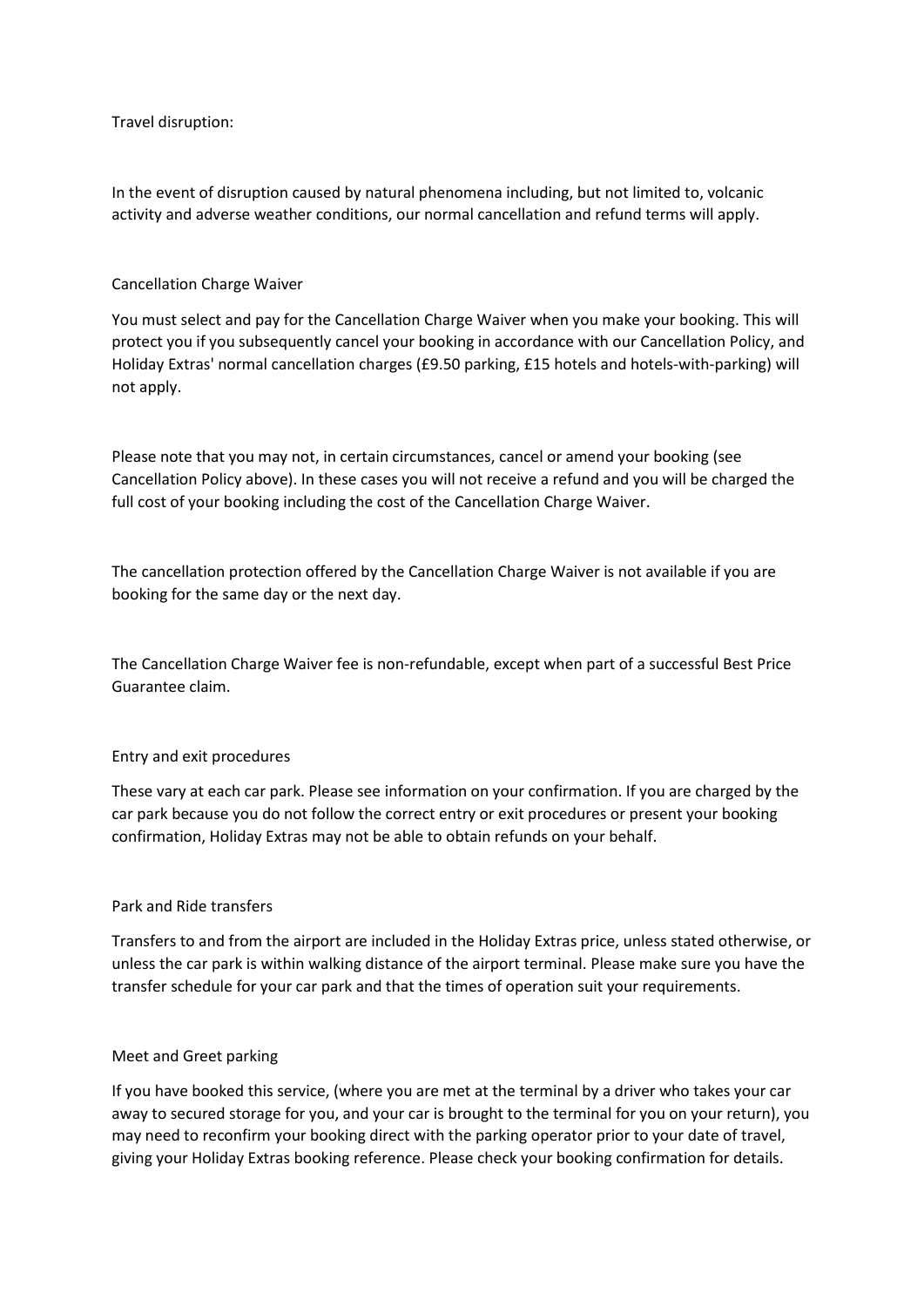Supplements may be charged for service outside normal hours and on all public and bank holidays. These are payable directly to the parking operator.

## Minimum stays

Minimum stays and charges apply at some car parks. Should you wish to stay for fewer days, you may, but the cost of the minimum duration is payable. This is made clear during the booking process. Daily prices may vary according to the date and length of stay. Stays of fewer than eight days may attract a higher daily rate.

### Car keys

In the interests of efficient operation you must be prepared to leave your car keys with car park staff if asked to do so. Where disabled facilities are provided, please ensure these are suitable for your individual needs.

### Insurance

All parking is subject to the terms and conditions of the individual car park. These are available separately on request from the car park operator. Ensure no valuables are left in the vehicle, as Holiday Extras will not accept liability. Parking is always at the vehicle owner's risk.

## High-sided or unusually wide vehicles

Not all car parks can accommodate these and those that can may charge more than the standard advertised price. Please check with Holiday Extras before booking by calling our award-winning call centre on 0871 360 2300 or contacting us online here.

### Upgrades

Additional products or services may be offered to you as an upgrade or addition to your original, primary purchase. The terms and conditions of the primary purchase shall apply to your entire booking, except where the upgrade(s) is/are specified within these terms and conditions, upon which the secondary purchase terms and conditions shall also apply.

### Holiday Extras SMS service

When you subscribe to this service you accept these terms and conditions.

The Holiday Extras SMS Service (the service) is provided as an additional source of travel and flight information. It is not intended to be authoritative and should only be used as a guide in conjunction with other sources of information. The service is based on fast-moving real-time information supplied by third parties and its delivery is subject to the availability and operation of mobile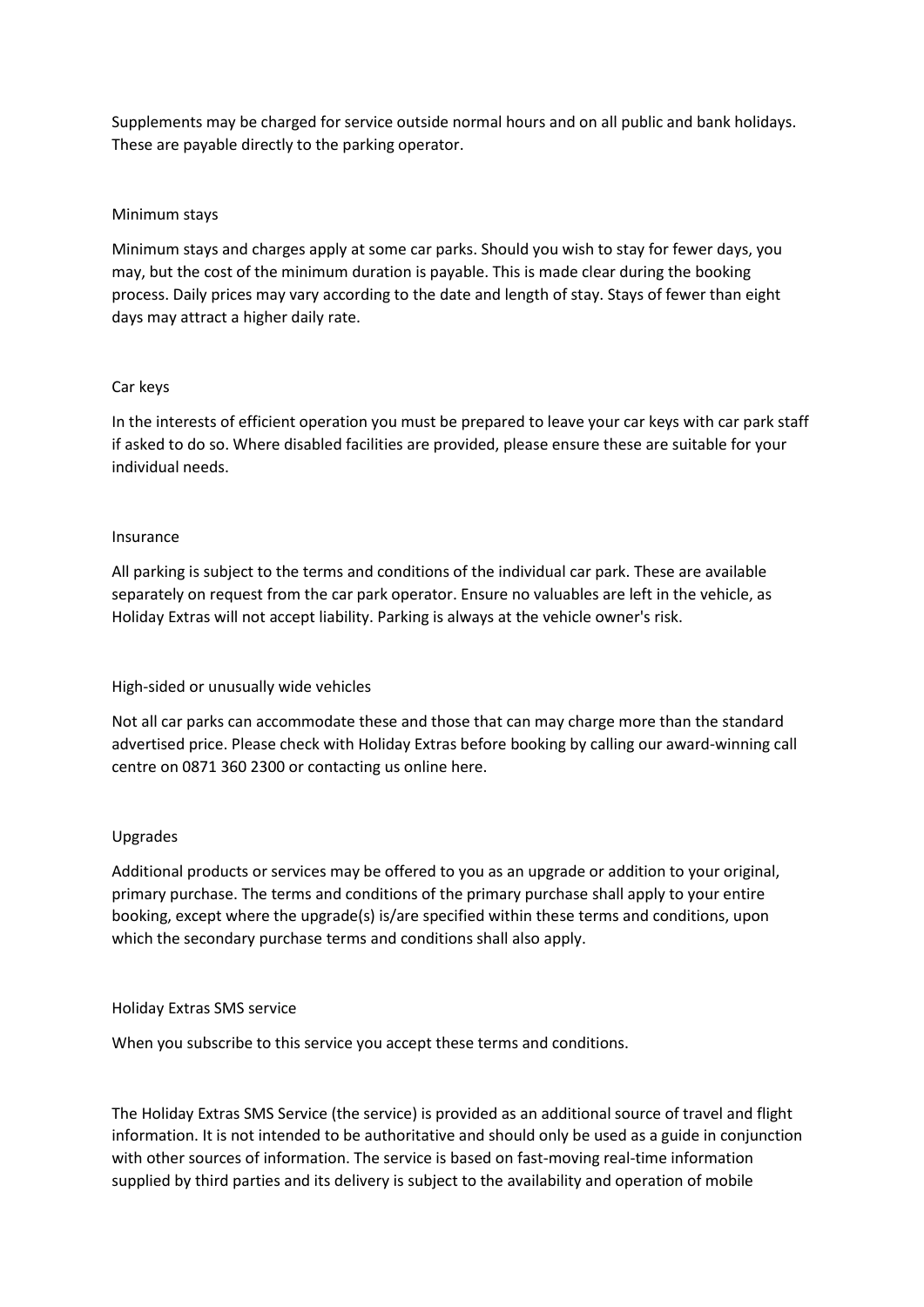networks, and as such no warranty or guarantee can be offered regarding its accuracy, completeness or timely delivery.

The service is provided by Mantic Systems Limited on behalf of Holiday Extras. Holiday Extras will endeavour to provide the service in an uninterrupted and timely manner and will take reasonable steps to correct any errors, omissions or delays. Holiday Extras will provide the service from the time you subscribe until the close of the specified service.

You agree that you will: co-operate with Holiday Extras, provide accurate information, only provide details of your own mobile phone number and email address, and ensure your telephone can receive SMS messages.

You agree that Holiday Extras may send you SMS messages and emails regarding the service, improvements to the service and other services Holiday Extras believes may be of interest to you.

If your mobile phone is supplied by a UK provider then you should not be charged for receiving these messages, but you are responsible for checking this before you subscribe.

Holiday Extras' liability in connection with the service, however arising, is excluded to the fullest extent permissible at law (but there is no limit to its liability for death, personal injury or fraudulent misrepresentation) and is in all cases limited to the price paid for the service.

Holiday Extras warrants that it complies with the Data Protection Act.

Holiday Extras will use data to provide the service, for market research including statistical analysis of subscriber behaviour, and to send you details of services. All messages will contain details of how to remove your data. Your customer information will not be passed on for use by third parties.

Holiday Extras shall have no liability to you if events beyond its control prevent it from performing its obligations.

These terms are subject to English law and the parties agree to submit to the jurisdiction of the English courts. Holiday Extras may assign or otherwise transfer its obligations at any time. If any part of these terms are found to be invalid or unenforceable the other provisions shall remain in force.

Our SMS Traffic Assistant and Flight Information text messages are non-refundable and nonamendable once they have been added to your booking.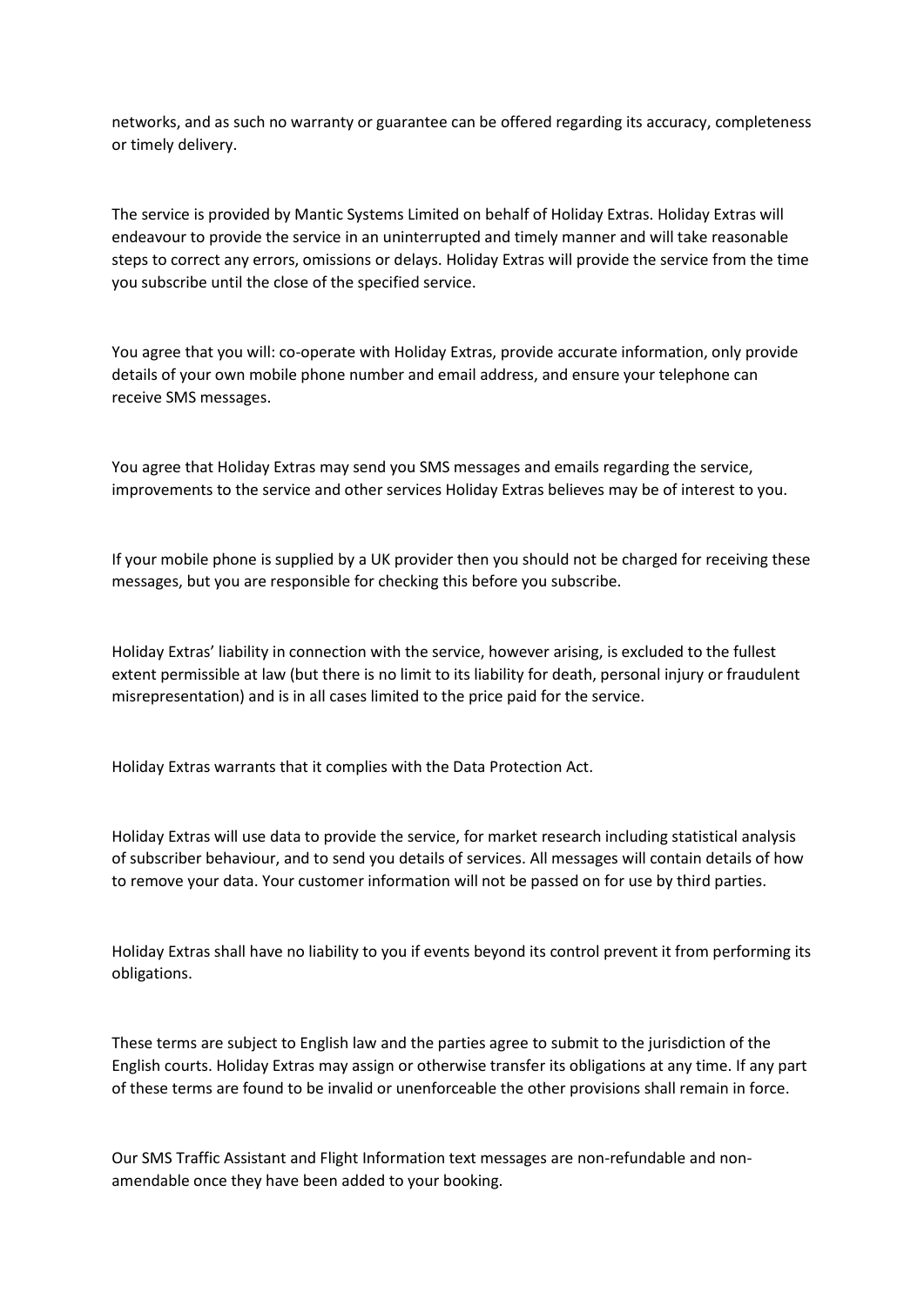No refunds will be issued even if this service is cancelled.

# Postal booking confirmations

When purchased as an addition to the standard email confirmation, postal confirmations will be sent out on the first working day after a booking was made. If the date of travel is within seven days of the booking date then confirmation will be sent by first class mail, otherwise it will be sent out by second class mail.

Customers booking via our telephone call centre may be offered guaranteed next-day or trackable delivery services at an additional charge.

In all cases, HolidayExtras.com does not accept any liability as a result of any failure of the postal services to meet their stated level of service.

All postal fees are non-refundable.

Duplicate confirmations will be charged at the standard rate of 99p and will be sent by first class post only.

## SMS/text message confirmations

If you purchase our SMS/text message confirmation service then, in addition to your email/postal confirmation, we will send you brief details of your booking by SMS/ text message.

We will only send your confirmation text to you once. If you change your booking, we will not send you another text message.

We are not liable if you do not receive the text message or if you give us the wrong number.

This service provides a convenient summary of your booking but for full details, including directions and booking conditions, you must refer to your email or postal confirmation.

Contact Holiday Extras

Booking inquiries: Tel: 0871 360 2300